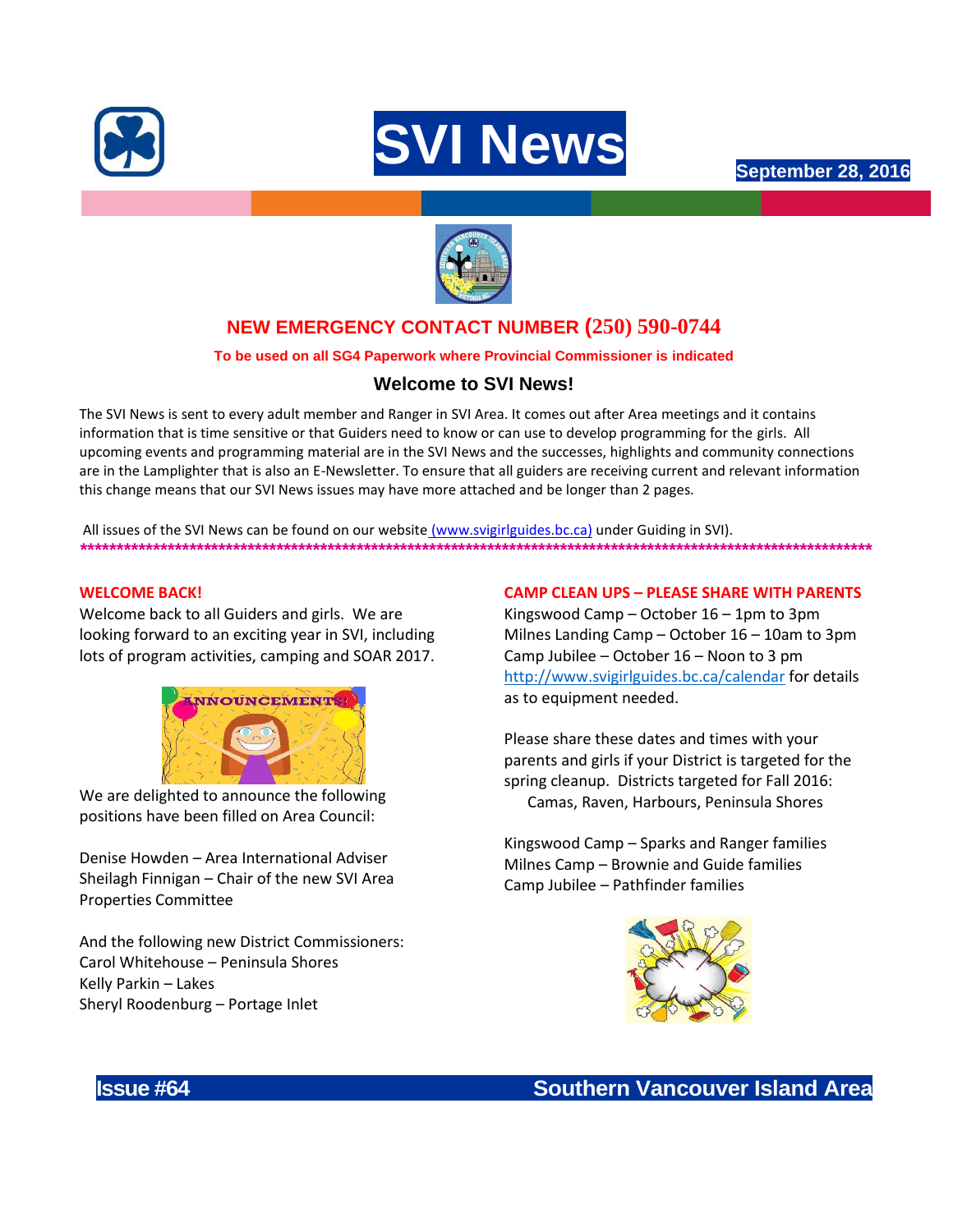#### **SVI AREA ON SOCIAL MEDIA**

Are you doing something fun with your unit? Take a picture (make sure girls have signed image release) and send it with a brief description to Cassandra to post on the SVI Twitter and Facebook! Email [girlguidespr@gmail.com](mailto:girlguidespr@gmail.com) or text [250 516-4346](tel:250%20516-4346).

Please let your families know about our Facebook page – Girl Guides of Canada Southern Vancouver Island Area and our Twitter feed @VictoriaGuides.



Also check out the Area website – [www.svigirlguides.bc.ca](http://www.svigirlguides.bc.ca/)

#### **IMIS CHANGES**

You may already know that there are substantial changes coming to how IMIS is managed in BC. Starting October 1, all girl registration and transfers need to be done at the BC office but MUST go through your District Commissioner first. Our local IMIS Wonder Carol Gamey will continue to process requests for reports and update records. We hope to have more information on this very soon.

#### **SAFE GUIDE UPDATES**

Safe Guide was updated over the summer. A summary of changes is available via the link below. Please take a few minutes to ensure you are up to date. Training opportunities for Safe Guide below. [https://www.girlguides.ca/WEB/Custom/BSIDocumentSel](https://www.girlguides.ca/WEB/Custom/BSIDocumentSelector/Pages/DocumentViewer.aspx?id=tbAvUQIA15yqFsDhUuM4gu%252fty2koLgxh0dkK5aD7XV0LMRkrczXWTqq%252fRb17xDO6Vdelr7xSLctneFqY9IJIMVIGbC9YZjOiRkB5%252biXT8KcEptyciJ0WoPCrFYLToc222dAk610gmBE%252blZzn8MoDi4iZpdeL1H0j7aGJe2hrLwHuS3IPv5xJGA6ir5u2%252fvU4) [ector/Pages/DocumentViewer.aspx?id=tbAvUQIA15yqFs](https://www.girlguides.ca/WEB/Custom/BSIDocumentSelector/Pages/DocumentViewer.aspx?id=tbAvUQIA15yqFsDhUuM4gu%252fty2koLgxh0dkK5aD7XV0LMRkrczXWTqq%252fRb17xDO6Vdelr7xSLctneFqY9IJIMVIGbC9YZjOiRkB5%252biXT8KcEptyciJ0WoPCrFYLToc222dAk610gmBE%252blZzn8MoDi4iZpdeL1H0j7aGJe2hrLwHuS3IPv5xJGA6ir5u2%252fvU4) [DhUuM4gu%252fty2koLgxh0dkK5aD7XV0LMRkrczX](https://www.girlguides.ca/WEB/Custom/BSIDocumentSelector/Pages/DocumentViewer.aspx?id=tbAvUQIA15yqFsDhUuM4gu%252fty2koLgxh0dkK5aD7XV0LMRkrczXWTqq%252fRb17xDO6Vdelr7xSLctneFqY9IJIMVIGbC9YZjOiRkB5%252biXT8KcEptyciJ0WoPCrFYLToc222dAk610gmBE%252blZzn8MoDi4iZpdeL1H0j7aGJe2hrLwHuS3IPv5xJGA6ir5u2%252fvU4) [WTqq%252fRb17xDO6Vdelr7xSLctneFqY9IJIMVIGbC9](https://www.girlguides.ca/WEB/Custom/BSIDocumentSelector/Pages/DocumentViewer.aspx?id=tbAvUQIA15yqFsDhUuM4gu%252fty2koLgxh0dkK5aD7XV0LMRkrczXWTqq%252fRb17xDO6Vdelr7xSLctneFqY9IJIMVIGbC9YZjOiRkB5%252biXT8KcEptyciJ0WoPCrFYLToc222dAk610gmBE%252blZzn8MoDi4iZpdeL1H0j7aGJe2hrLwHuS3IPv5xJGA6ir5u2%252fvU4) [YZjOiRkB5%252biXT8KcEptyciJ0WoPCrFYLToc222d](https://www.girlguides.ca/WEB/Custom/BSIDocumentSelector/Pages/DocumentViewer.aspx?id=tbAvUQIA15yqFsDhUuM4gu%252fty2koLgxh0dkK5aD7XV0LMRkrczXWTqq%252fRb17xDO6Vdelr7xSLctneFqY9IJIMVIGbC9YZjOiRkB5%252biXT8KcEptyciJ0WoPCrFYLToc222dAk610gmBE%252blZzn8MoDi4iZpdeL1H0j7aGJe2hrLwHuS3IPv5xJGA6ir5u2%252fvU4) [Ak610gmBE%252blZzn8MoDi4iZpdeL1H0j7aGJe2hrLw](https://www.girlguides.ca/WEB/Custom/BSIDocumentSelector/Pages/DocumentViewer.aspx?id=tbAvUQIA15yqFsDhUuM4gu%252fty2koLgxh0dkK5aD7XV0LMRkrczXWTqq%252fRb17xDO6Vdelr7xSLctneFqY9IJIMVIGbC9YZjOiRkB5%252biXT8KcEptyciJ0WoPCrFYLToc222dAk610gmBE%252blZzn8MoDi4iZpdeL1H0j7aGJe2hrLwHuS3IPv5xJGA6ir5u2%252fvU4) [HuS3IPv5xJGA6ir5u2%252fvU4](https://www.girlguides.ca/WEB/Custom/BSIDocumentSelector/Pages/DocumentViewer.aspx?id=tbAvUQIA15yqFsDhUuM4gu%252fty2koLgxh0dkK5aD7XV0LMRkrczXWTqq%252fRb17xDO6Vdelr7xSLctneFqY9IJIMVIGbC9YZjOiRkB5%252biXT8KcEptyciJ0WoPCrFYLToc222dAk610gmBE%252blZzn8MoDi4iZpdeL1H0j7aGJe2hrLwHuS3IPv5xJGA6ir5u2%252fvU4)

#### **TRAINING**

Our Area Training Team has been hard at work organizing trainings for Guiders. Attending any kind of training is a fabulous opportunity to network with other Guiders, learn new skills and have some fun.

#### **Upcoming Trainings**

There is still time to register for these upcoming trainings: New Guider Modules and Safe Guide **(Oct 22**), Treasurer Training (**Oct 24**), OAL Basic (**Nov 19**). Go to SVI website for more information and to download a registration form [http://www.svigirlguides.bc.ca/training\)](http://www.svigirlguides.bc.ca/training). Additional trainings for later in the Guiding year can also be found here. Questions about training or becoming a trainer? Ask our Area Training Adviser at [svitraining@gmail.com.](mailto:svitraining@gmail.com)

#### **Vancouver Island OAL Adventure Training!**

January 13 - 15, 2017 at Kingswood Campsite. Already a tent camper and have your OAL Tenting? Want to take your knowledge and skills to the next level? Hope to take girls on wilderness trips such as backpacking, canoe tripping or cycle touring? Sign up for the latest OAL Camping Module Training held this winter in Victoria. The training will cover the first seven modules of the OAL Adventure Training. Registration package and trip log attached.

#### **SVI Area Training Day**

Mark your calendar, SVI Area will be holding a Guider's Conference/Training Day on Saturday, February 4, 2017 at North Douglas Church. Registration and information to follow, keep an eye on your inbox or check our website for updates [\(http://www.svigirlguides.bc.ca/training\)](http://www.svigirlguides.bc.ca/training).

Training Knowledge useful abilitie backbone of quired for a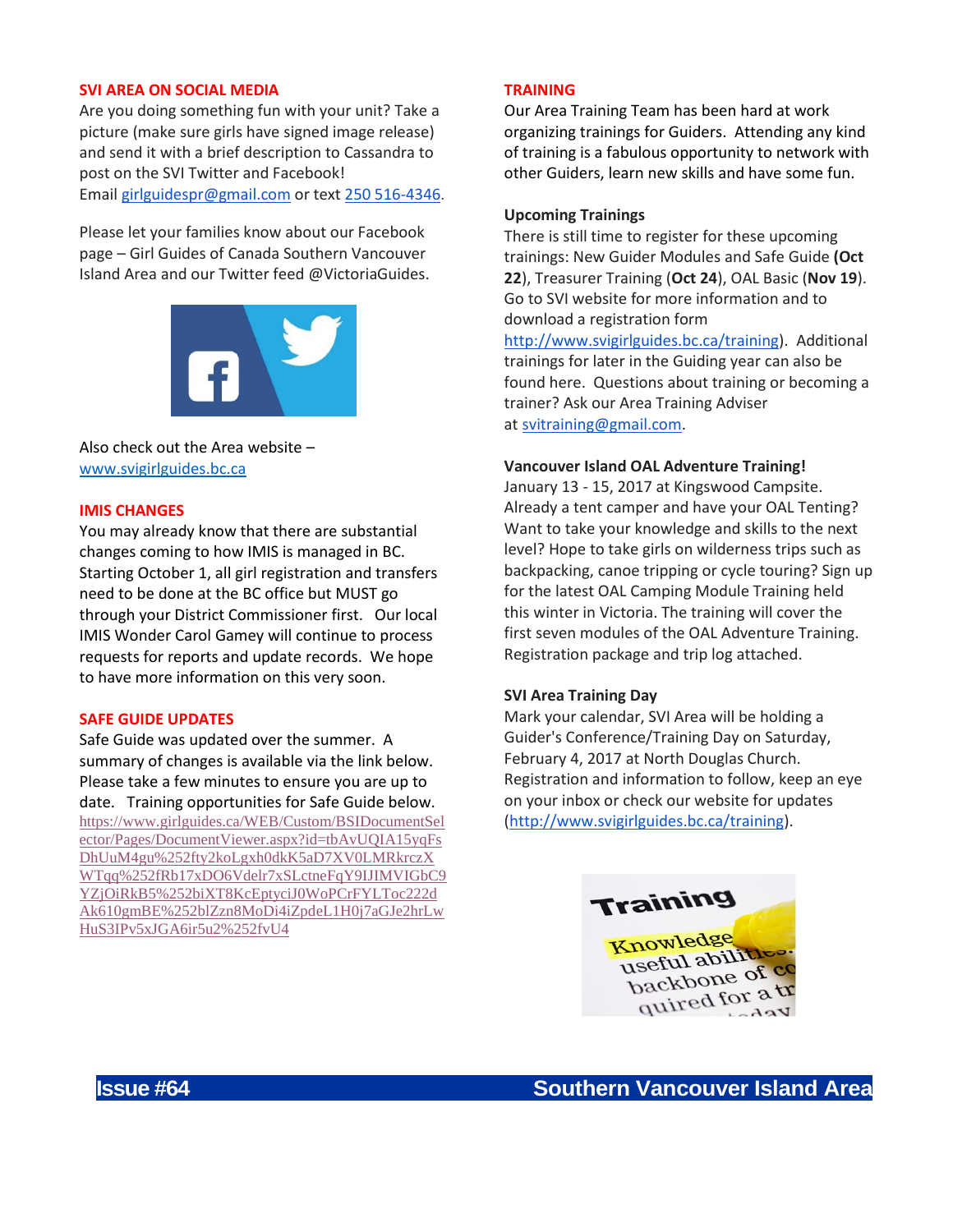#### **UNIT REPORTS TO DISTRICTS**

Before each Area meeting your District Commissioner compiles a report of activities in the District to present to Area. These reports are then used to tell BC Council all the amazing things we are doing in SVI. When your District Commissioner requests this report, please take a few minutes to provide the information needed.

#### **PROGRAM OPPORTUNITIES**

The CRD has just launched the **CRD Watershed Warden Badge Program** for children in live in the CRD for grades K -7. The program includes a free 2.75" X 3" embroidered crest. Badge applicatIons can be found on the website by following the How to Earn a Badge link. There is also a pdf of activity suggestions for improving watershed awareness and drinking water protection with youth.

[https://www.crd.bc.ca/education/school](https://www.crd.bc.ca/education/school-programs/for-k12-teachers/educator-guides-resources/watersheds)[programs/for-k12-teachers/educator-guides](https://www.crd.bc.ca/education/school-programs/for-k12-teachers/educator-guides-resources/watersheds)[resources/watersheds](https://www.crd.bc.ca/education/school-programs/for-k12-teachers/educator-guides-resources/watersheds)



Colene Wood is available to deliver **the Hug-A-Tree and Survive program**. Participant will need to be provided with a whistle and survival blanket (found at most dollar stores). Please email [svigirlguides@shaw.ca](mailto:svigirlguides@shaw.ca) to be connected with Colene.

#### **GUIDE HOUSE CREST COMPETITION**

Watch for competition information – we are going to have a new Guide House crest. Area PR Adviser will send information out soon.

#### **CALENDAR**

The new SVI Area Calendar is available on the SVI Area website and contains lots of dates for the coming year. Calendar will be updated as dates are added. Training dates are noted separately above.

# DATES TO NOTE

**October 1 & 2** – Chocolatey Mint Cookie Blitz **October 3** – Lamplighter submission deadline – please submit your photos and stories of Unit/District activities. Everybody loves to see what the rest of the Area is doing.

**October 5 –** International Night – Guide House – 7 pm – for 3<sup>rd</sup> year Guides and Pathfinders. Details available on SVI website and were sent out to Guide and Pathfinder Guiders.

**October 14-16**- Discovery Camp – details on SVI website. For Pathfinders and Rangers

**October 16 –** Camp Cleanups – more details following

**October 20 –** SOAR Guiders meeting – 7 pm – mandatory for at least one Guider from each patrol but preferable if both attend.

**November 5 –** Teen Fest – Pearkes Arena **January 22** – Canada Cord/Chief Commissioners' Gold Award Ceremony

**February 1 –** Lamplighter submission deadline **February 22 –** Thinking Day

**April 8 & 9** – Classic Cookie Blitz

**April 22 –** SVI Area Annual Awards Night

**May 1 –** Lamplighter submission deadline

**May 26-28** – Pre-SOAR camp – remember that attendance at a Pre-SOAR camp is required for girls to attend SOAR 2017.

**June 3 & 4** – Tetley Tea fundraiser for girls on selected travel trips.

**July 22-29** – SOAR – Smithers, BC

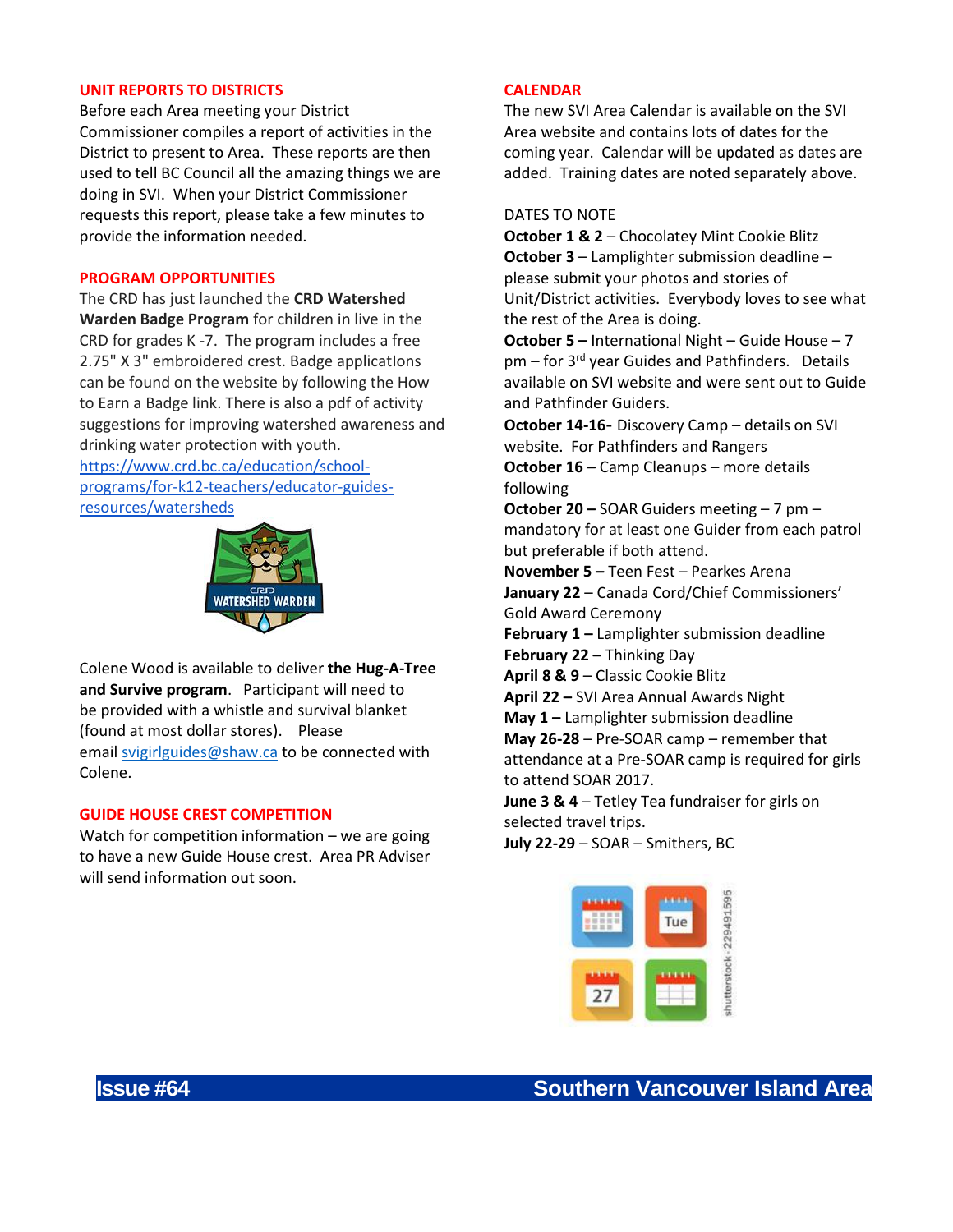#### **FINANCIAL MATTERS**

Remember that your account signatories may need to be updated as we start this new Guiding year. Also remember that the financial Guiding year runs from January 1 to December 31 and that your treasurers should not be starting a new spreadsheet until January 1. All new treasurers are required to take treasurer training (see training section).

When you receive back your reviewed books, please take a few minutes to have a look at the reviewer's comments – they are intended to help improve your Unit's or District's record keeping and to ensure that you comply with Girl Guide regulations.



#### **GOODS AND SERVICES TAX ON CAMPS**

Your financial reviewers are still seeing many camps where the GST return has not been completed. It is a Canada Revenue Agency ruling that we must charge GST on camps and remit it to the government through the system implemented by Girl Guides. If you need clarification on this GST ruling, please contact our Area Treasurer at [svitreasurer@gmail.com.](mailto:svitreasurer@gmail.com)

#### **SVI COMMISSIONERS' CRESTS**

SVI Commissioners' now have a crest of their own. They will have them in their pocket at any Guiding event so please come and ask for one. Only one per member please – they're keepers not traders!



#### **CONTRACT SIGNING**

ALL contracts entered into by Girl Guides MUST be signed at the Provincial Office. If the words "I agree" are in the document with a statement to be signed, this is a contract.

Even if you are not asked to sign the contract, if the receipt you are provided with has any agreement in it then it is a contract and must be signed at the Provincial Office – it has been noted that recreation centres have a lengthy agreement on their receipt and do not always ask for it to be signed.

Examples of contracts would include rental of meeting spaces or equipment, participation in special events or parades or confirmation of liability coverage.

**SIGNING A CONTRACT YOURSELF ON BEHALF OF GIRL GUIDES LEAVES YOU PERSONALLY LIABLE.**



#### **GMAIL ACCOUNTS**

Please remember that if your Unit/District/ Committee uses a gmail account to maintain contact, Area Council has requested that the gmail address and password be submitted to Guide House office (in a sealed envelope with the gmail address on the outside is acceptable).

It has also been requested that work emails not be used for Guiding business unless there is absolutely no other option.